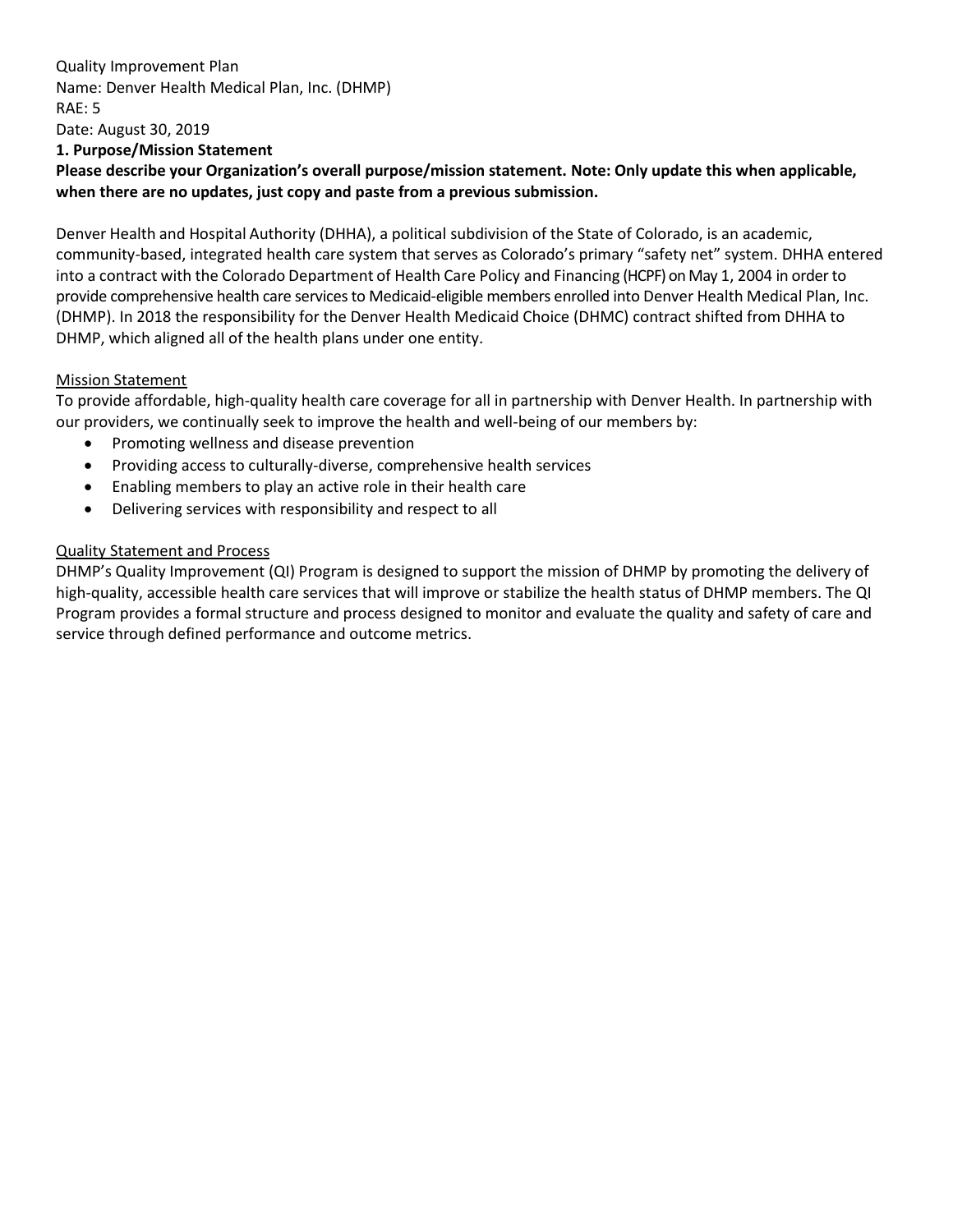Quality Improvement Plan Name: Denver Health Medical Plan, Inc. (DHMP) RAE: 5 Date: August 30, 2019 **2. Quality Program Leadership Please list the individuals who are in your quality program. Please include their contact information. Note: Only update this when applicable, when there are no updates, just copy and paste from a previous submission.**

Marc Lato, MD, Medical Director (interim) Marc.Lato@dhha.org / 303-602-9825

Gregg Kamas, Director of Quality Improvement and Accreditation Gregg.Kamas@dhha.org / 303-602-2051

Shelly Siedelberg, Health Effectiveness Data and Information Set (HEDIS) Program Manager Shelly.Siedelberg@dhha.org / 303-602-2053

Position Vacant, Senior QI Analyst

Elizabeth Flood, Intervention Manager Elizabeth.Flood@dhha.org / 303-602-2197

Claire Ulrickson, Intervention Manager Claire.Ulrickson@dhha.org / 303-602-2184

Murielle Romine, QI Project Manager Murielle.Romine@dhha.org / 303-602-1986

RN Staffing Support for QI Activities and HEDIS Review: Kathleen Norton, Kathleen.Norton@dhha.org / 303-602-2269 Amanda Gordon, Amanda.Gordon@dhha.org Tina Deo, Tina.Deo@dhha.org / 303-602-2066 Thao Doan, Thao.Doan@dhha.org Jenifer Grizzard, Jennifer.Grizzard@dhha.org Sarah Shramek, Sarah.Shramek@dhha.org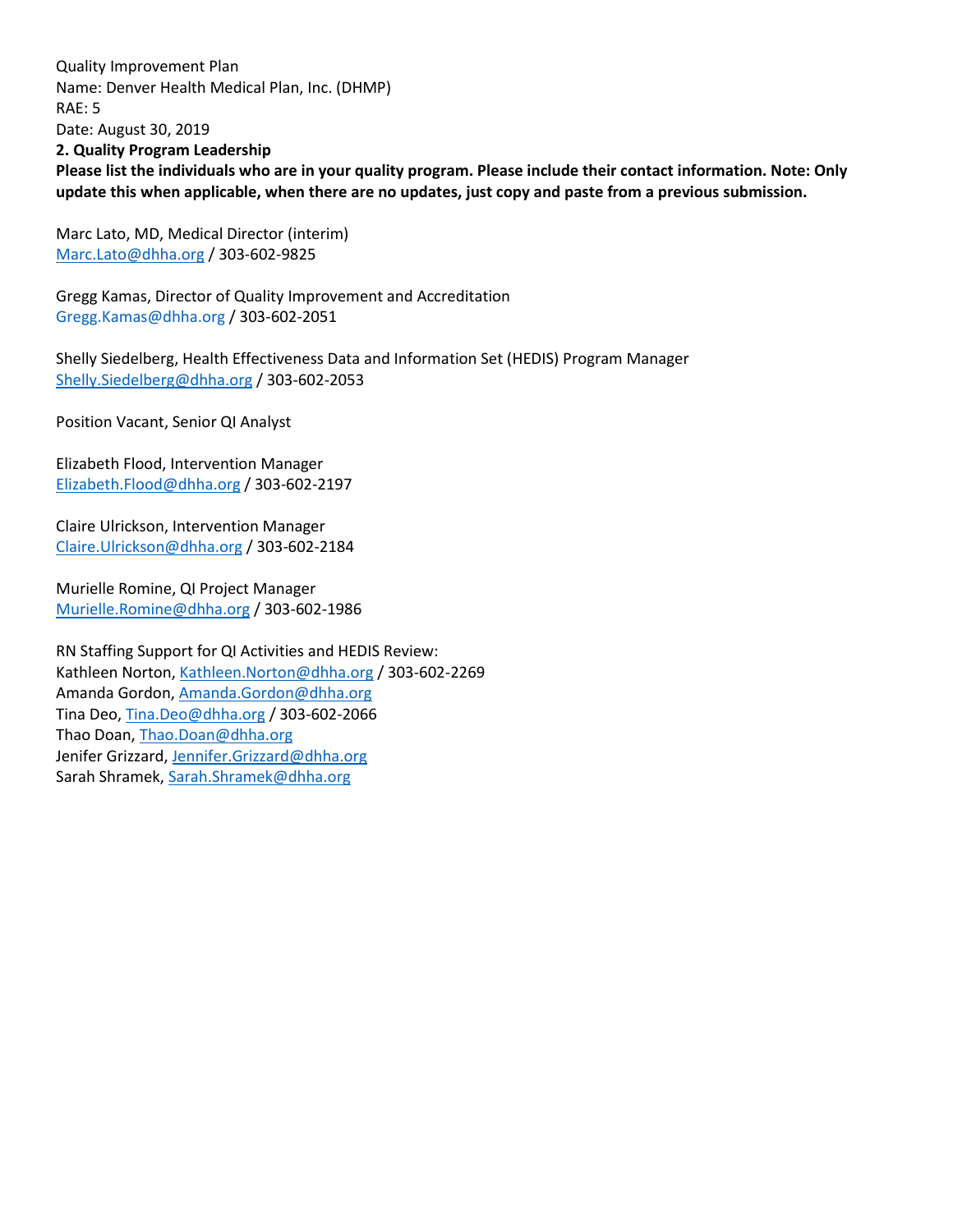### Quality Improvement Plan Name: Denver Health Medical Plan, Inc. (DHMP) RAE: 5 Date: August 30, 2019

**3. Year Objectives/Top Priorities including a description of the techniques to improve performance, a description of the qualitative and quantitative impact the techniques had on quality and opportunities for improvement identified as well as newly identified opportunities for improvement.**

### Improving HEDIS Administrative Data

DHMP is committed to having the highest quality data that is used to promote data-driven projects across the enterprise that ultimately help our members. Improving HEDIS administrative data for completeness, accuracy and timeliness is a top priority to ensure the completeness and accuracy of the administrative data. This includes coding and data extraction, mapping of encounter data and supplemental data sources and provider data review and configuration. Timeliness efforts will include performing monthly administrative data runs and the development of 'gaps in care' list, by patient, to enhance the collaborative effort at effectiveness of care efforts with the Denver Health (DH) care delivery system.

### Improving Identified Effectiveness of Care Measures

This is a top priority because it is central to providing members with the right care at the right time. In collaboration with the DH care delivery system, a key priority is to improve effectiveness of select care measures. With DH's Ambulatory Care Services (ACS) leadership and clinical quality work groups, we are collaborating for goals, measurement and activities to improve the rates of HbA1c testing, prenatal timeliness, immunization and well-child for 3, 4, 5 and 6 year olds.

### Utilization and Care Management

This is a top priority because it is central to providing medically-necessary services and ongoing support to meet our member's needs and our provider's effectiveness. In 2019, DHMP planned to outsource its Utilization Management (UM) and Care Management (CM) Programs to an external vendor, known as EXL. The scope of work with the vendor was finalized in January 2019, and preparations were made to transition work; however, in April 2019 the vendor withdrew from the established scope of work and DHMP leadership made the decision to develop the UM and CM Programs in-house after this withdrawal.

The UM Program has continued throughout 2019 and DHMP is using contracted staff to manage and staff the Program. There has been no break in service to DHMP Medicaid Choice (MCD) and Child Health Plan Plus (CHP+) members during the time of transition.

The CM Programs, as described in the QI Program Description, started in July 2019 and will be fully developed and operational by October 2019. DHMP continues to collaborate with ACS in the provision of care coordination and QI services and programs for patients and members. In addition, care coordination was identified as an area of operational excellence for DH in 2018, and additional focus and resources have been allocated to help develop a comprehensive and robust care coordination system that spans across DHMP and ACS for seamless coverage to patients and members. A dashboard with operational metrics is part of this initiative with regular review by leadership teams.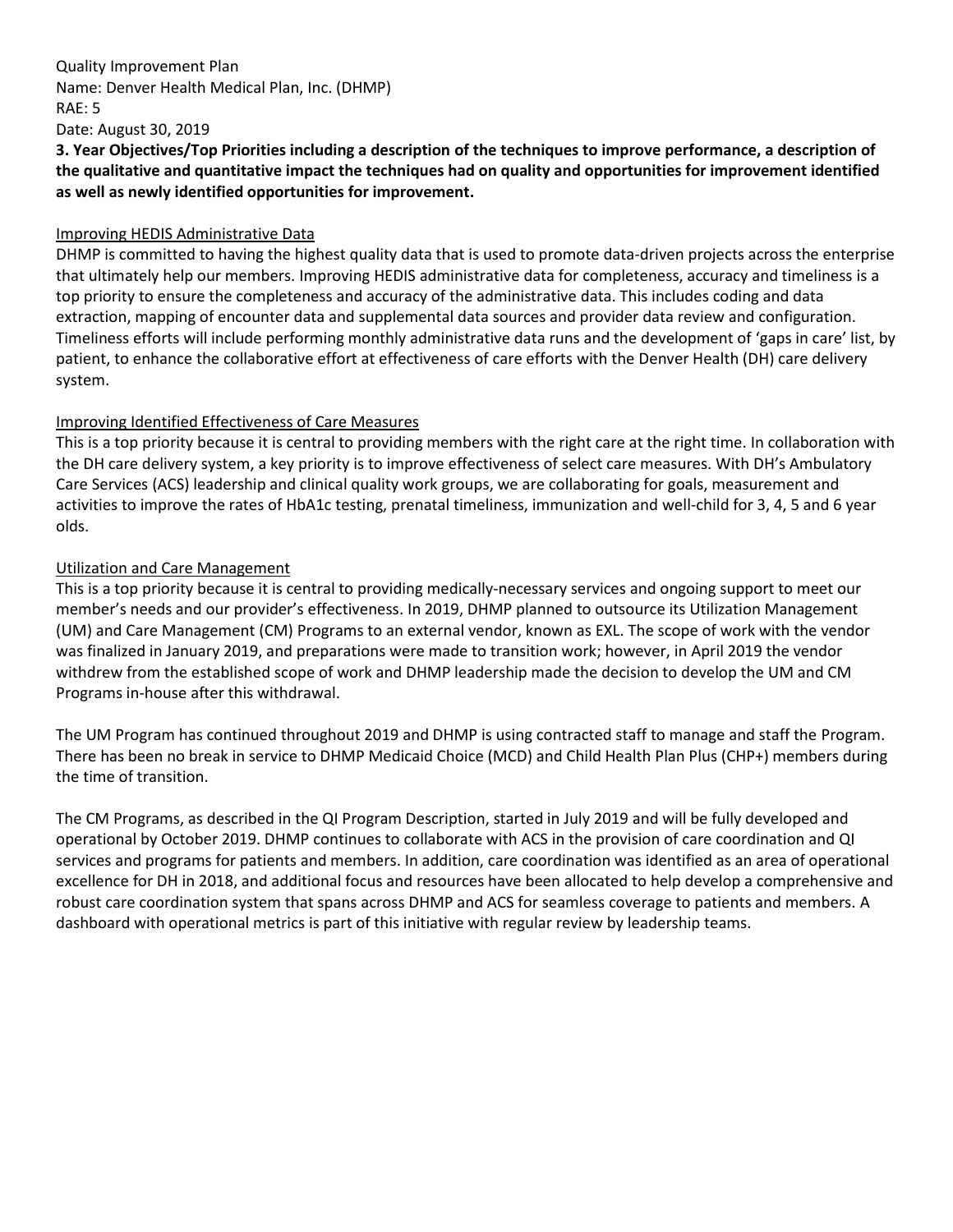### 4. Please fill out the following template for all projects that are associated with the programs listed in the gray boxes.

| Goal                                    | Fiscal Year 2018-19                          | <b>Targeted</b>   | <b>Status</b>                                    |
|-----------------------------------------|----------------------------------------------|-------------------|--------------------------------------------------|
|                                         | Project/Initiative                           | <b>Completion</b> |                                                  |
|                                         |                                              | <b>Date</b>       |                                                  |
| Performance Improvement Projects (PIPs) |                                              |                   |                                                  |
| <b>Submit Module 3 for</b>              | PIP goal is to improve Adolescent            | 06/01/2019        | Module 3 was submitted on May 14th               |
| <b>Health Services</b>                  | Well-Child (AWC) rates for DH                |                   | and approved on May 28 <sup>th</sup> . Strategic |
| <b>Advisory Group</b>                   | MCD & CHP+ members.                          |                   | planning work for Module 4 is ongoing            |
| (HSAG) Review                           |                                              |                   | with intervention testing set to begin in        |
|                                         |                                              |                   | September 2019.                                  |
| <b>Initiate Tracking for</b>            | PIP goal is to improve Adolescent            | 04/01/2019        | <b>Custom Business Intelligence (BI) report</b>  |
| <b>PIP Baseline Data</b>                | Well-Child (AWC) rates for DH                |                   | created February 2019 to track rolling 12-       |
|                                         | MCD & CHP+ members.                          |                   | month AWC rates for MCD and CHP+                 |
|                                         |                                              |                   | members.                                         |
|                                         | Performance Measurement Data Driven Projects |                   |                                                  |
| <b>Improve HEDIS</b>                    | Monthly mailer sent to MCD-                  | 12/31/2019        | In Process - Intervention has been               |
| <b>Breast Screening</b>                 | eligible female members overdue              |                   | ongoing since 2016.                              |
| <b>Measure</b>                          | for a mammogram.                             |                   |                                                  |
| <b>Improve HEDIS</b>                    | <b>Eligible DH MCD members</b>               | 12/31/2019        | In Process - Intervention is ongoing.            |
| <b>Diabetic Retinal</b>                 | overdue for Diabetic Retinal Exam            |                   |                                                  |
| <b>Screening Measure</b>                | identified by DHMP and contacted             |                   |                                                  |
|                                         | by ACS Care Navigators.                      |                   |                                                  |
| <b>Improve Select</b>                   | Working with DH ACS leadership               | 12/31/2019        | System-wide improvements have been               |
| <b>Effectiveness of Care</b>            | and clinical quality work groups.            |                   | noted through July 2019 in Combo 7               |
| <b>Measures</b>                         | We are collaborating for goals,              |                   | pediatric vaccination rates for both MCD         |
|                                         | measurement and activities to                |                   | and CHP+ lines of business                       |
|                                         | improve the rates of HbA1c                   |                   |                                                  |
|                                         | testing, prenatal timeliness,                |                   |                                                  |
|                                         | immunization and well-child for 3,           |                   |                                                  |
|                                         | 4, 5 and 6 year olds.                        |                   |                                                  |
|                                         |                                              |                   |                                                  |
|                                         |                                              |                   |                                                  |
|                                         |                                              |                   |                                                  |
|                                         |                                              |                   |                                                  |
|                                         |                                              |                   |                                                  |
|                                         |                                              |                   |                                                  |
|                                         |                                              |                   |                                                  |
|                                         |                                              |                   |                                                  |
|                                         |                                              |                   |                                                  |
|                                         |                                              |                   |                                                  |
|                                         |                                              |                   |                                                  |
|                                         |                                              |                   |                                                  |
|                                         |                                              |                   |                                                  |
|                                         |                                              |                   |                                                  |
|                                         |                                              |                   |                                                  |
|                                         |                                              |                   |                                                  |
|                                         |                                              |                   |                                                  |
|                                         |                                              |                   |                                                  |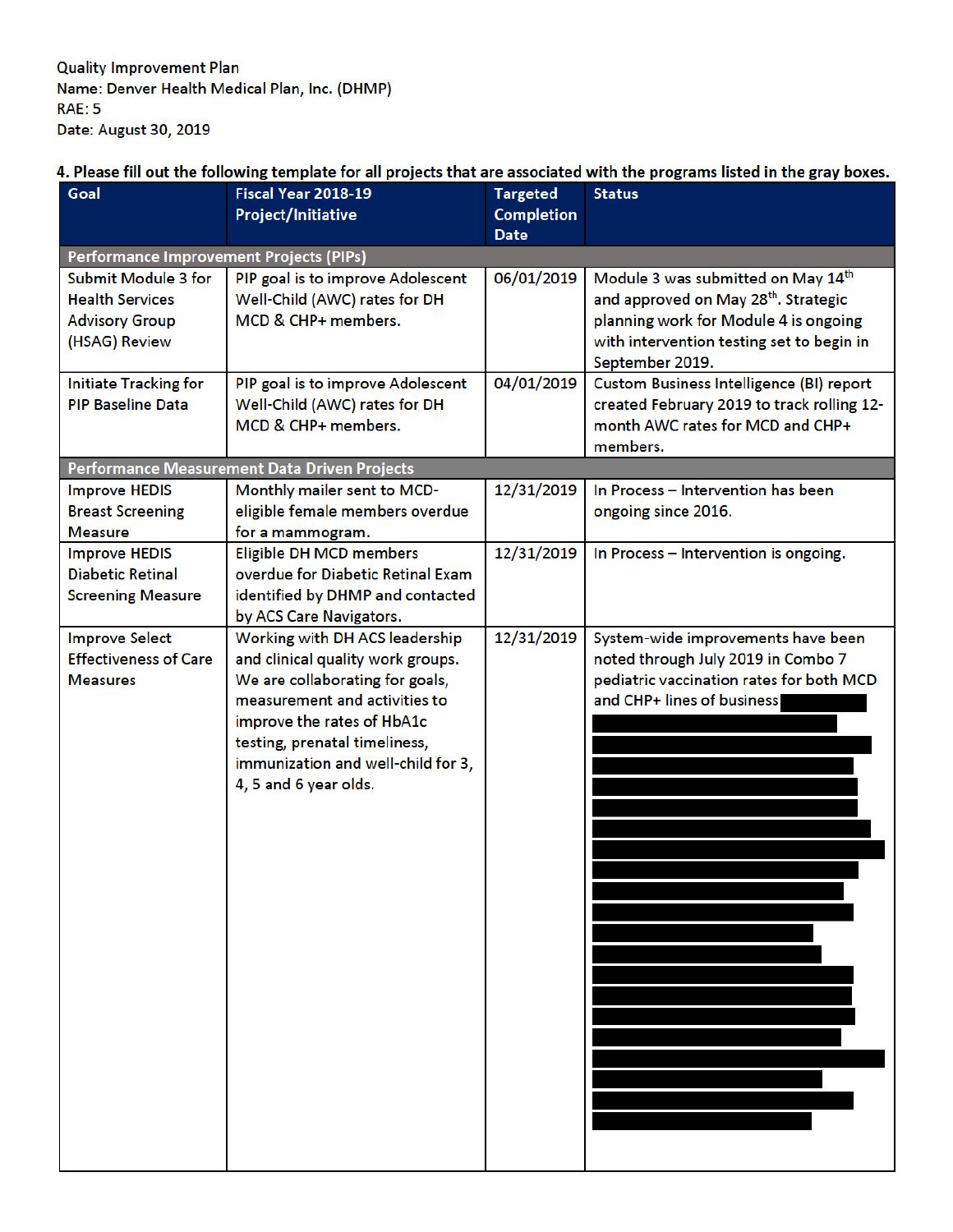### **Quality Improvement Plan**

### Name: Denver Health Medical Plan, Inc. (DHMP) **RAE: 5**

# Date: August 30, 2019

| Member Experience of Care Improvement Driven Projects |                                                  |                 |                                           |  |  |
|-------------------------------------------------------|--------------------------------------------------|-----------------|-------------------------------------------|--|--|
| <b>Consumer</b>                                       | Monitor member perceptions of                    | Annually        | Collaborating with HCPF and HSAG to       |  |  |
| Assessment of                                         | well-being, functional status,                   |                 | facilitate optimal survey response rates. |  |  |
| <b>Healthcare Providers</b>                           | provider accessibility and                       |                 |                                           |  |  |
| and Systems (CAHPS)                                   | adequacy of services, taking care                |                 | In Winter 2018, QI Department staff       |  |  |
|                                                       | to assess the quality and                        |                 | contributed to two brainstorming          |  |  |
|                                                       | appropriateness of care furnished                |                 | sessions to support increased survey      |  |  |
|                                                       | to members. Support the care                     |                 | response rates.                           |  |  |
|                                                       | delivery system in meeting or                    |                 |                                           |  |  |
|                                                       | exceeding CAHPS performance in                   |                 |                                           |  |  |
|                                                       | each category from previous year.                |                 |                                           |  |  |
| <b>Improve Member</b>                                 | <b>Health Plan Services (HPS)</b>                | August          | In process. Collecting data on HPS agents |  |  |
| Satisfaction with                                     | initiatives to help members get                  | 2019            | on asking the question, "Did you get the  |  |  |
| <b>Customer Service</b>                               | help and information when they                   |                 | help you needed today?," and whether      |  |  |
|                                                       | call.                                            |                 | the customer did/did not. Ongoing         |  |  |
|                                                       |                                                  |                 | reporting to the Quality Management       |  |  |
|                                                       |                                                  |                 | Committee (QMC). Beginning to             |  |  |
|                                                       |                                                  |                 | investigate reasons associated with those |  |  |
|                                                       |                                                  |                 | customers who did not get the help        |  |  |
|                                                       |                                                  |                 | needed.                                   |  |  |
|                                                       |                                                  |                 | Waiting for CHP+ CAHPS data from HCPF,    |  |  |
|                                                       |                                                  |                 | due August 23rd.                          |  |  |
|                                                       | Under- and Over-Utilization of Services Projects |                 |                                           |  |  |
| <b>Monitor Over-</b>                                  | <b>Submit to Quality Management</b>              | January         | Completed for 2018. Recommendation by     |  |  |
| /Under-Utilization for                                | Committee the annual review of                   | 2020            | QMC is to add utilization/claims data.    |  |  |
| <b>Variances</b>                                      | HEDIS indicators of Over-/Under-                 |                 | HEDIS 2019 (H2019) measures updated       |  |  |
|                                                       | <b>Utilization</b>                               |                 | and presented at Medical Management       |  |  |
|                                                       |                                                  |                 | Committee (MMC) in August.                |  |  |
| Add                                                   | <b>Recommendation from QMC was</b>               | <b>November</b> | In process. Submitted for upcoming        |  |  |
| <b>Utilization/Claims</b>                             | to add utilization data to report                | 2019            | agenda for MMC. Planning ongoing.         |  |  |
| Data to Over-/Under-                                  | (e.g., admissions, average length                |                 |                                           |  |  |
| <b>Utilization</b>                                    | of stay (ALOS), emergency                        |                 |                                           |  |  |
| <b>Monitoring</b>                                     | department (ED) use). This was                   |                 |                                           |  |  |
|                                                       | supplied to the MMC for review                   |                 |                                           |  |  |
|                                                       | and action.                                      |                 |                                           |  |  |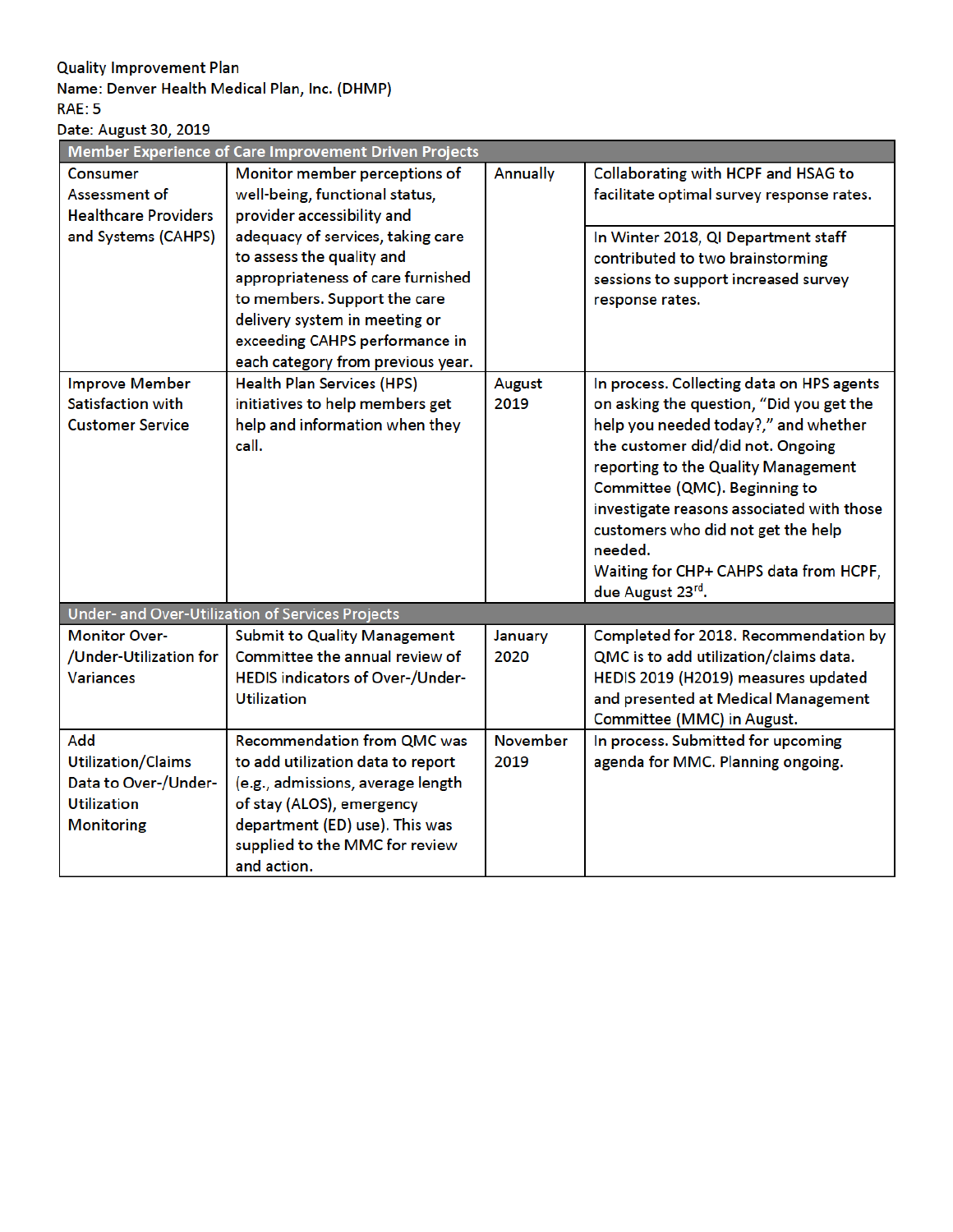Quality Improvement Plan Name: Denver Health Medical Plan, Inc. (DHMP) RAE: 5

### Date: August 30, 2019

| Date: August 30, 2019              |                                                                                                                                                             |         |                                                                                                                                                                                                                                                                                                                                                                                                                                                                                                                                                                                                                                                                                                                                                                                                                                                                                                                                                                                                                                                                                                                                                                                                                                                                                                                                                                                                                                       |
|------------------------------------|-------------------------------------------------------------------------------------------------------------------------------------------------------------|---------|---------------------------------------------------------------------------------------------------------------------------------------------------------------------------------------------------------------------------------------------------------------------------------------------------------------------------------------------------------------------------------------------------------------------------------------------------------------------------------------------------------------------------------------------------------------------------------------------------------------------------------------------------------------------------------------------------------------------------------------------------------------------------------------------------------------------------------------------------------------------------------------------------------------------------------------------------------------------------------------------------------------------------------------------------------------------------------------------------------------------------------------------------------------------------------------------------------------------------------------------------------------------------------------------------------------------------------------------------------------------------------------------------------------------------------------|
| Out of Network<br>(OON) Management | Reduce OON utilization. Initiate<br>analysis of data for select services<br>that can be addressed in-network,<br>prioritizing high-volume<br>opportunities. | Ongoing | • OON work group reorganized and<br>completed by 04/25/2019.<br>• Lean Event held 04/30/2019 to<br>05/01/2019 with great ideas and<br>participation.<br>• Final Lean Event Day on June 17th.<br>Finalized charter and tasks.<br>• Developing survey for OON MCD<br>members for why they went OON for<br>ED services. Marketing survey<br>completed and reviewed, and baseline<br>communication completed. Will<br>disseminate via MyChart, bitly, text<br>and United States Postal Service<br>(USPS). Information on difference<br>between Urgent Care (UC) and ED.<br>Place on website and in newsletters,<br>clinics and common places.<br>• New initiative to contract/build mobile<br>UC for Northeast (NE) Denver.<br>Checking into mobile UC. Working with<br>Business Development (BD) on case for<br>developing UC in NE Denver.<br>• Consider mobile x-ray vs. staffing<br>Lowry with equipment and technology<br>for x-ray. Also working with BD.<br>Developing member education<br>$\bullet$<br>strategy. Meetings with Marketing<br>have been held, and messaging and<br>strategy have been discussed. Baseline<br>communication to be sent with OON<br>Survey.<br>Develop provider education strategy.<br>Educate on how to get appointments<br>via the appointment center and/or<br>NurseLine when they can't get into a<br>clinic. Revising Provider Manual.<br>Creating Quick Reference Guide (QRG)<br>for providers. |